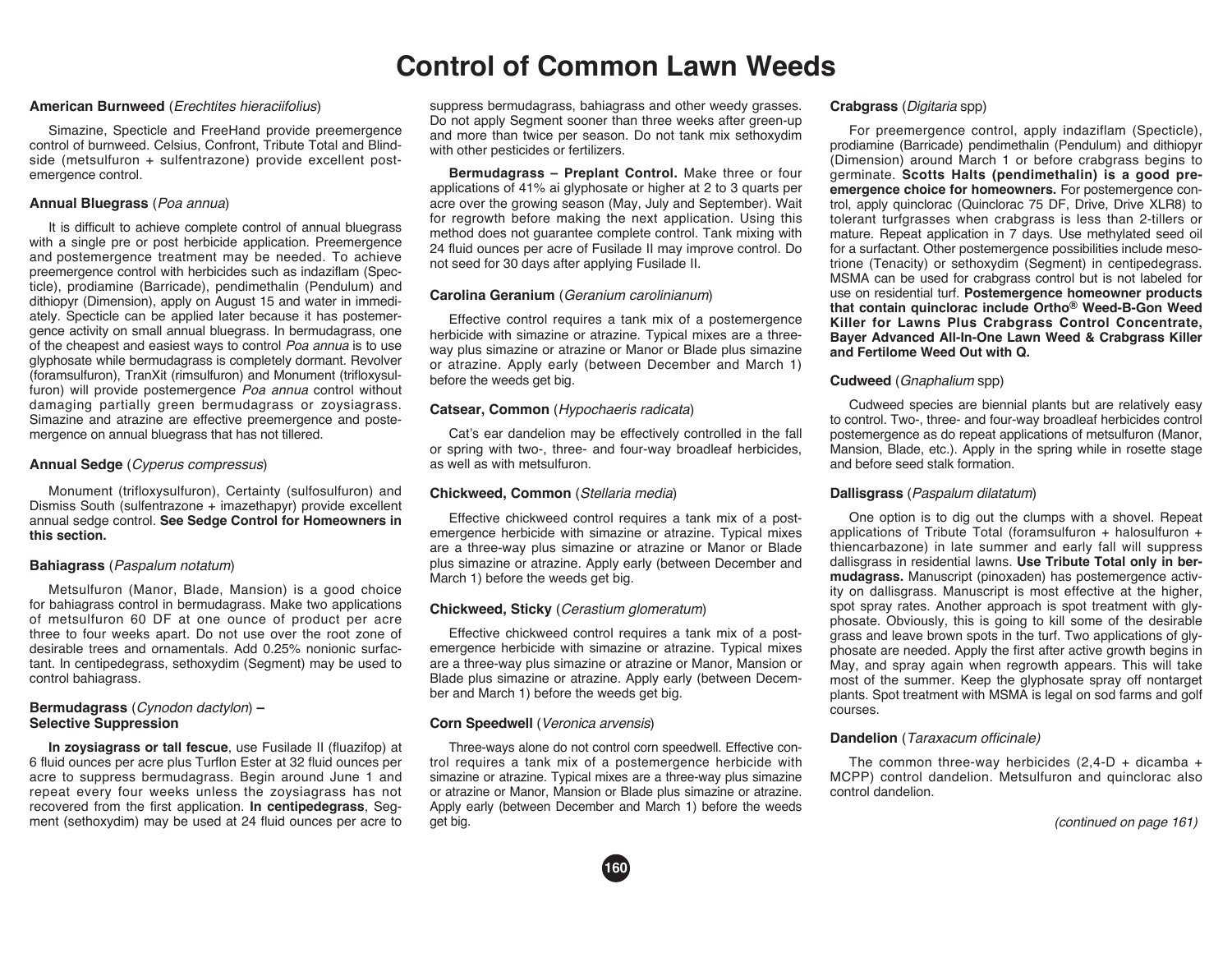## **Control of Common Lawn Weeds [cont.]**

## **Dichondra** (*Dichondra* spp.)

The common three-way herbicides  $(2,4-D + dicamba +$ MCPP) control dichondra. Two applications about 30 days apart will be needed. Tank mixing metsulfuron with a three-way herbicide often improves control.

## **Doveweed** (*Murdannia nudiflora*)

 Products containing atrazine or simazine, Revolver or metsulfuron applied twice 30 days apart provide partial control. Tank mixes of MSMA with metribuzin or multiple applications of two- or three-way broadleaf herbicide mixtures also provide good control but also can cause injury to some turfgrass species. Tank mixing Quicksilver or Dismiss with these products increases and hastens their activity. Repeat applications of all herbicides or combinations will be needed for complete control.

## **Facelis** (*Facelis retusa*)

 Effective control requires a tank mix of a postemergence broadleaf herbicide with simazine or atrazine. Typical mixes are a three-way plus simazine or atrazine or Manor, Mansion or Blade plus simazine or atrazine. Apply early (between December and March 1) before the weeds get big.

## **Field Madder** (*Sherardia arvensis*)

 Glyphosate alone does not control field madder. Effective field madder control requires a tank mix of a postemergence herbicide with simazine or atrazine. Typical mixes are a threeway plus simazine or atrazine or Manor or Blade plus simazine or atrazine. Apply early (between December and March 1) before the weeds get big.

#### **Goosegrass** (*Eleusine indica*)

 Use either Specticle or Ronstar for preemergence control of goosegrass. Barricade and Pendulum will provide slightly less effective preemergence control. Postemergence herbicides for goosegrass include Revolver, Illoxan, Dismiss and metribuzin. Repeat applications are needed when controlling goosegrass postemergence. Pylex (topramezone) is effective on goosegrass in centipedegrass and certain cool-season grasses. Reduced rates of Pylex can be used in bermudagrass for control of goosegrass.

## **Ground Ivy** (*Glechoma hederacea*)

 In cool-season grasses, use a product containing triclopyr or fluroxypyr. Momentum FX2 (2,4-D + triclopyr + fluroxypyr) or T-Zone (triclopyr + 2,4-D + dicamba + sulfentrazone) are good options for ground ivy. In warm season grasses, metsulfuron (Mansion, Manor, Blade) or Celsius WG are good choices. **Ortho Chickweed and Oxalis Killer (8% triclopyr) is a good choice for homeowners. Do not use on centipedegrass, St. Augustinegrass or bermudagrass.**

## **Hairy Bittercress** *(Cardamine hirsuta*)

 The dinitroaniline (prodiamine, pendimethalin, others) herbicides do not provide effective preemergence control of hairy bittercress. Effective hairy bittercress control requires a tank mix of a postemergence herbicide with simazine or atrazine. Typical mixes are a three-way plus simazine or atrazine or Manor or Blade plus simazine or atrazine. Apply early (between December and March 1) before the weeds get big.

## **Henbit** (*Lamium amplexicaule*)

 Three-ways (2,4-D + MCPP + dicamba) alone do not control henbit. Effective control requires a tank mix of a postemergence herbicide with simazine or atrazine. Typical mixes are a three-way plus simazine or atrazine or metsulfuron plus simazine or atrazine. Apply early (between December and March 1) before the weeds get big.

### **Kyllinga** (*Kyllinga* spp.)

 Monument (trifloxysulfuron), Certainty (sulfosulfuron) and Dismiss South (sulfentrazone + imazethapyr) provide excellent kyllinga control. SedgeHammer+ (halosulfuron), while slightly less effective on kyllinga, is safe to use on all turfgrasses. **See Sedge Control for Homeowners in this section.** 

#### **Large Hop Clover** (*Trifolium campestre*)

 Effective large hop clover control requires a tank mix of a postemergence herbicide with simazine or atrazine. Typical mixes are a three-way plus simazine or atrazine or metsulfuron plus simazine or atrazine. Apply early (between December and March 1) before the weeds get big.

## **Lawn Burweed or Spurweed** (*Soliva sessilis*)

 Simazine or atrazine will provide pre and postemergence control of spurweed if applied early. For best results apply between Thanksgiving and Christmas. If that timing is missed, make the application before March 1. Metsulfuron (Manor, Mansion or Blade) or three-ways (MCPP + dicamba +  $2,4$ -D) provide postemergence control of spurweed. Metsulfuron or a



three-way may be tank mixed with either simazine or atrazine.

#### **Lespedeza, Common** (*Lespedeza striata* or *Kummerowia striata*)

 Lespedeza is often an indicator of insufficient nitrogen fertilization. 2,4-D alone will not control lespedeza or white clover. Products containing metsulfuron, fluroxypyr or triclopyr are very effective on most legumes. Escalade II, Confront and metsulfuron (Manor, Mansion or Blade) are good lespedeza control products. When using three-ways  $(2,4-D + MCPP + dicamba)$ , repeat applications are usually needed. Celsius (thiencarbazone + iodo sulfuron + dicamba) should be effective on lespedeza. **Ortho Chickweed and Oxalis Killer (8% triclopyr) is a good choice for homeowners. Do not use this product on centipedegrass, St. Augustinegrass or bermudagrass.**

#### **Moss** (*Bryum argentum*)

 Quicksilver T&O (carfentrazone) at 6.7 ounces per acre in 100 GPA when temperatures are less than 85°F provides excellent moss control. Bentgrass has excellent tolerance for Quicksilver. Do not apply to desirable hybrid bermudagrass. Quicksilver does not control algae.

#### **Nutsedge, Purple** (*Cyperus rotundus*)

 This is the most difficult sedge to control. Repeat applications will be needed. Monument (trifloxysulfuron), Certainty (sulfosulfuron) and Dismiss South (sulfentrazone + imazethapyr) provide temporary suppression of purple nutsedge. SedgeHammer+ (halosulfuron), while slightly less effective, is safe to use on all turfgrasses. Image 70 DG (imazaquin) is an effective herbicide for suppressing sedges in warm-season turfgrasses. Image may cause stunting of turfgrasses. **See Sedge Control for Homeowners in this section.**

### **Nutsedge, Yellow** (*Cyperus esculentus*)

 Not usually a problem in lawns. It is more common in ornamental beds and vegetable gardens. SedgeHammer+, Image, Certainty, Monument, Dismiss and Dismiss South are all effective for yellow nutsedge. **See Sedge Control for Homeowners in this section.**

#### **Plantain, Broadleaf** (*Plantago major*)

The common three-way herbicides  $(2,4-D + dicamba + MCPP)$ control buckhorn plantain. Tank mixing metsulfuron with a three-way herbicide often improves control.

*(continued on page 162)*